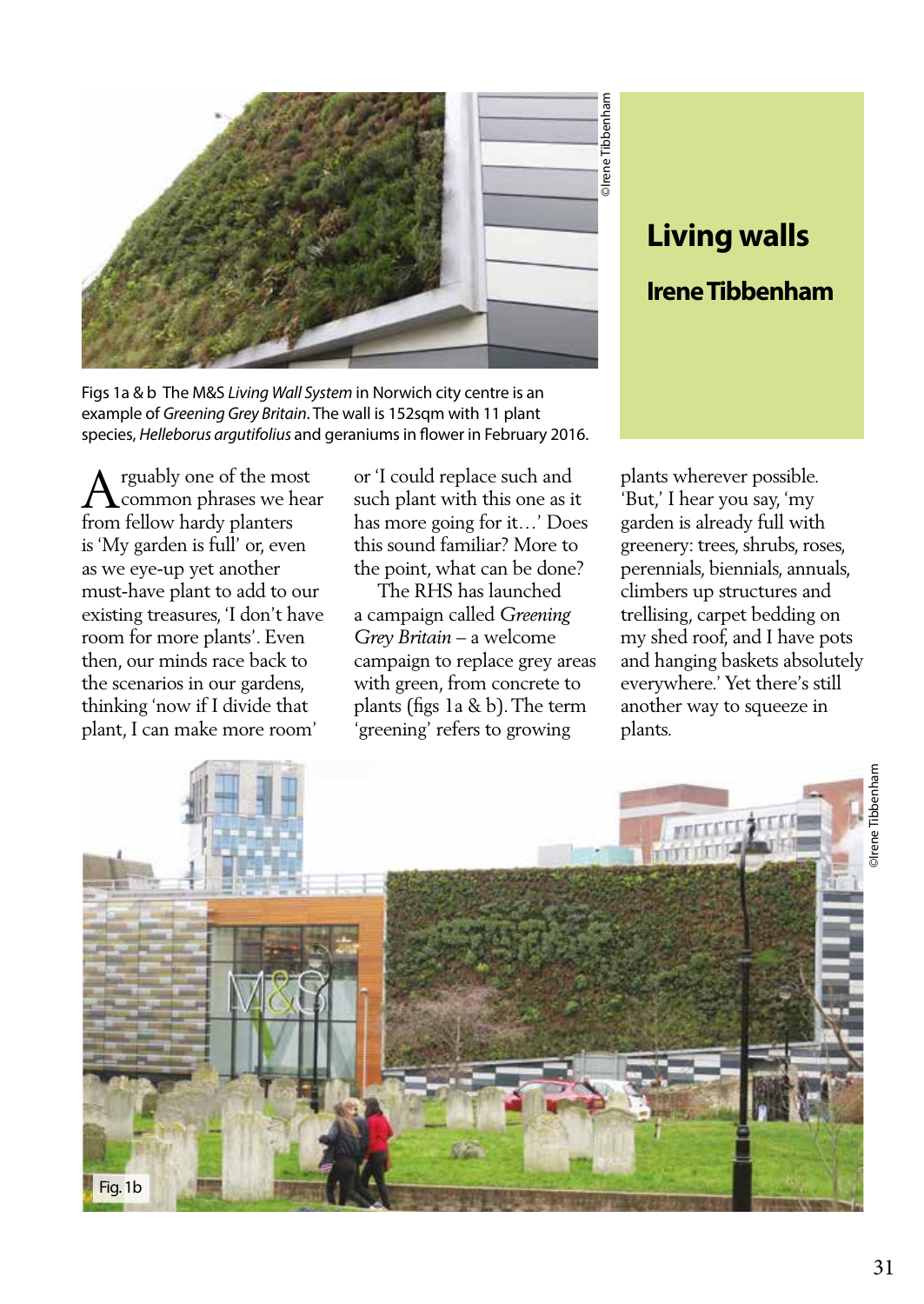Typically we plant in the ground beneath us, called 'horizontal gardening', yet we rarely plant in the walls. If we think about it – what better way to green a grey wall than to plant it up. Known as 'vertical gardening' or 'a living wall system', it was arguably pioneered in the last 10 years by Patrick Blanc, a Frenchman who has created 'Mur Végétal' all over the world<sup>1</sup>.

 I first viewed a wall of flowering perennials at one of the UK's leading wholesale bedding-plant producers, Ball Colegrave in Oxfordshire (figs 2a & b). Until then I'd seen examples only of predominantly 'green' walls, dominated by foliage plants, mostly ferns and grasses; a colourful wall of flowering perennials was a significant shift from the green-wall norm. The flowering perennials were all first-year flowering, that is they didn't need exposure to the prolonged cold of winter to stimulate flowering (known

as vernalisation). The selection of jumbo plugs had been planted at the end of April/ early May. The underlying structure was a modular system called Vertigarden. (As an aside, every year Colegrave hold a magnificent trial<sup>2</sup> full of wonderful plants and ideas they hope will set future gardening trends.)

 What interests me is the creation of a habitat on a vertical surface for plants to grow on/in, which doesn't require the plants to be natural climbers. It comes with its own unique set of challenges, especially as it's labour-intensive so dedication and hard work are essential to maintain success, though an irrigation system is a great help!

 In fact, whilst not described as such, vertical growing has been around as long as there have been vertical surfaces, natural and artificial, such as cliffs, caves, trees, walls and rubbish dumps (fig. 3). Patrick

Blanc draws design inspiration for his 'Mur Végétal' from countries as diverse as Peru, Madagascar, Borneo, Australia and South Africa, where he has studied the plants that grow naturally in vertical habitats, and he uses the same or similar bryophytes to bromeliads for his designs.

 For some years in the third world, for example in Mexico and India, vertical gardening using rubbish dumps and rubble has been used to produce food. In more affluent areas, gardening is a leisure activity and attention is given to ornamental rather than edible plants, though in the UK the recession appears to have triggered a growth in vegetable gardening.

 My next sighting of a vertical garden using flowering perennials was in the postearthquake-torn city of Christchurch, New Zealand (figs 4a & b)), poignantly set in front of the great cathedral, being rebuilt while



Figs 2a & b The wall of perennials at Ball Colegrave.

©Irene Tibbenham **Direne** Tibbenha



1 www.verticalgardenpatrickblanc.com

2 Watch out for their 'open to the public' evening - it is absolutely worth the trip. www.ballcolegrave.co.uk/Gardeners/PublicOpenDay.aspx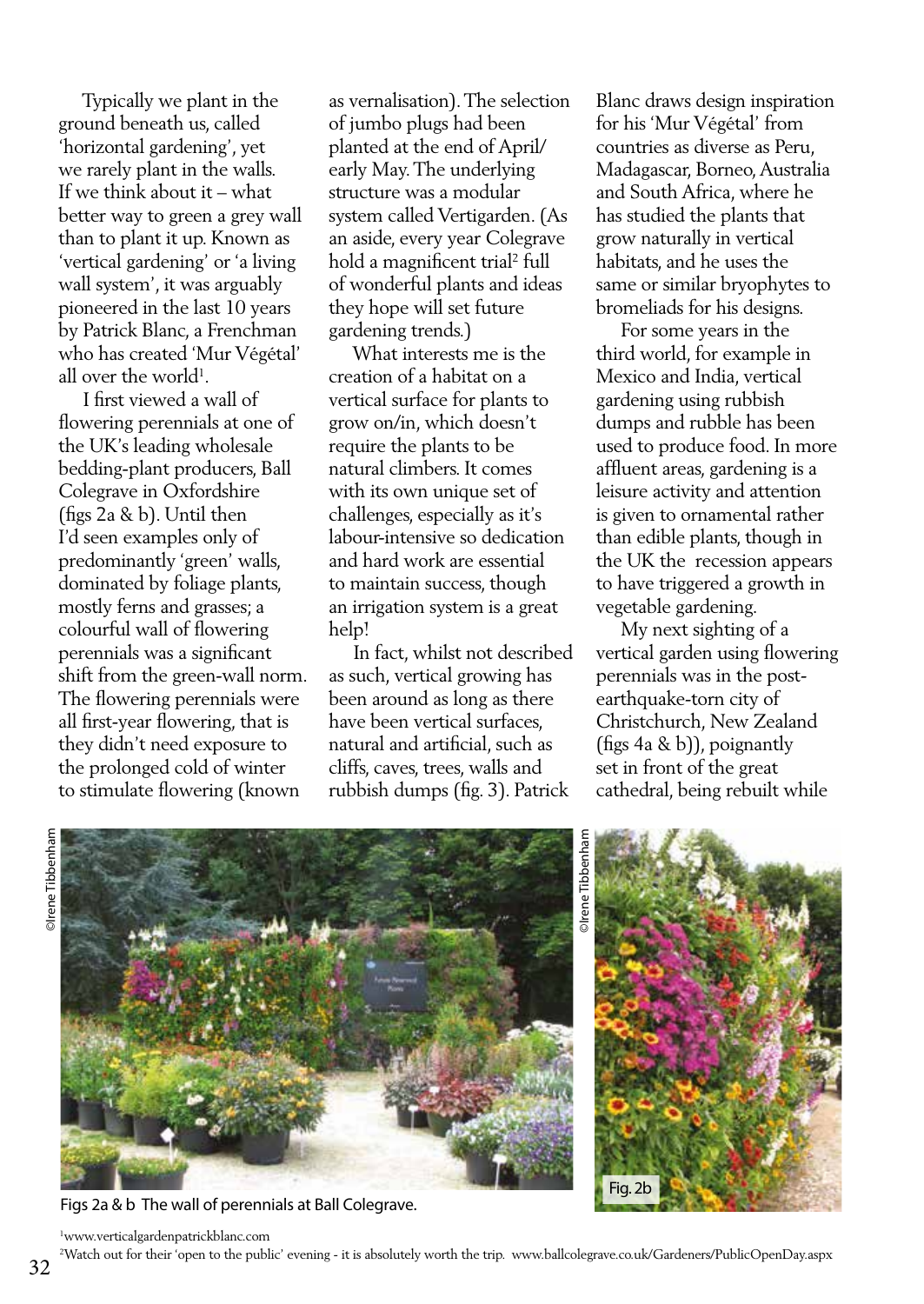parishioners meet in a cathedral made of cardboard. All around were rocks and ruins, and the sounds of jackhammers and drills, as residents worked to rebuild and regenerate the city under the Re:START Mall programme. While the huge cheery billboards showing new buildings offered hope and a tangible vision to survivors, it was a set of green walls planted with perennials that caught my eye. The living plants were symbolic against the backdrop of the broken landmark cathedral.

# **What is involved**

 Green walls can be as simple and cheap, or as complicated and expensive, as you wish or your purse allows – anything from Ikealike shoe-organisers hanging from hooks on the wall, a pallet screwed to your wall to hold pots (upcyclists with an engineering bent have full rein here), or full-blown bespokedesigned, self-watering, self-contained, hard-plastic or powder-coated-steel kits. Besides the cost there are legitimate constraints that will guide your choice – the type of wall you have, what it's made of and how strong it is. I strongly recommend reading the manufacturers' guidelines. Then there are the plants. Choose plants appropriate to the habitat, the availability of water and the amount of time you want to spend. Other considerations are soil, watering, feeding and weeding and, if growing edibles, harvesting.

# **Choosing plants**

 Plants are highly adaptable living organisms, responding to changing environmental conditions to grow, often adjusting their growth patterns through the process of phototropism. We see this often in plants such as



Fig. 3 A natural vertical garden in Costa Rica.

*Buddleja davidii* and *Erigeron karvinskianus* that have selfseeded in walls. For the most part, flowers and flowering stems will tend to grow upwards, but not always. So while this is still a young form of gardening, when choosing your plants first consider the plants' natural habitat and growth habit: some plants are simply more suitable than others. As for design, how



Figs 4a & b Living walls of Māori whare in front of the shattered cathedral in Christchurch, New Zealand.

Fig. 4b

**Direne** Tibbenham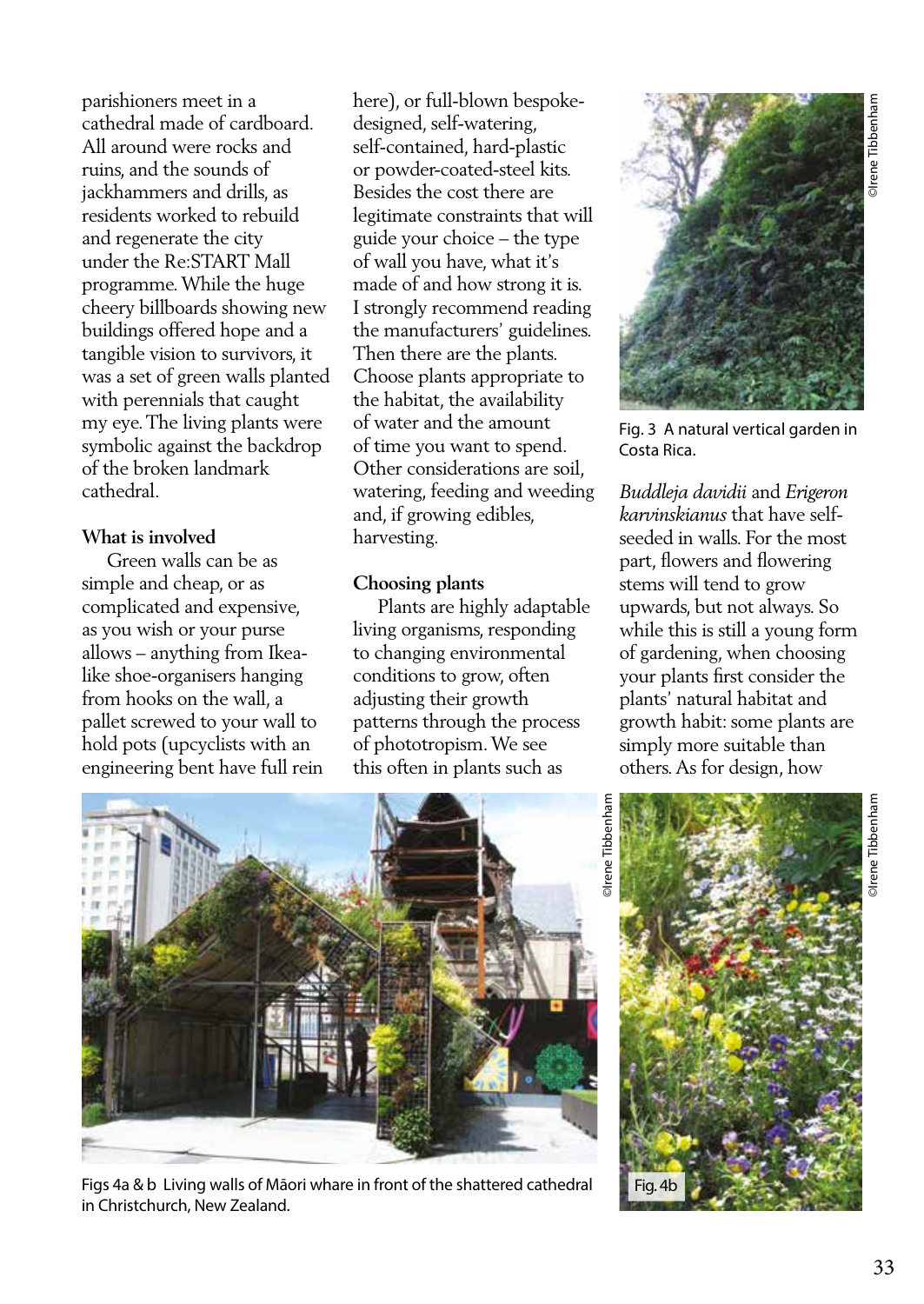

Figs 5a, b, c & d The displays of vertical planting at Chelsea showed Fig. 5b<br>mainly herbs and foliage.

the plants are positioned is significant: random planting looks more natural, and a geometrical arrangement more architectural.

 Be aware that plants will require far greater attention in comparison with horizontal gardening, and the amount of physical work will also be greater, thanks to gravity.

Money, time, and practicality tend to determine what gardeners will do, and vertical growing is no different. However, like anything that requires much effort, there can be much reward. The benefits of vertical gardening may include environmentally positive outcomes such as reduced thermal load on a

# **Direne** Tibbenham ©Irene Tibbenham





©Irene Tibbenham **Irene** Tibbenhar



building; natural air filtration (some plants absorb and filter out airborne toxins); reduced outside noise and vibration (sound attenuation); reduced heat effect; and an additional habitat for a variety of organisms including pollinating insects, bees and butterflies. In fact, given an appropriate choice of planting, our feathered friends could have des res to overwinter in, with warmth, food and a place to raise their young.

 Such is the variety of plants that can be grown in living walls – annuals, bedding plants, perennials, some shrubs, ferns – that the following can only be a brief indication.

#### **Perennials**

 Ball Colegrave noted that some perennials adopted an upright growth habit, although they usually grow horizontally. Ian Cole, product manager, said "Flowers that are not